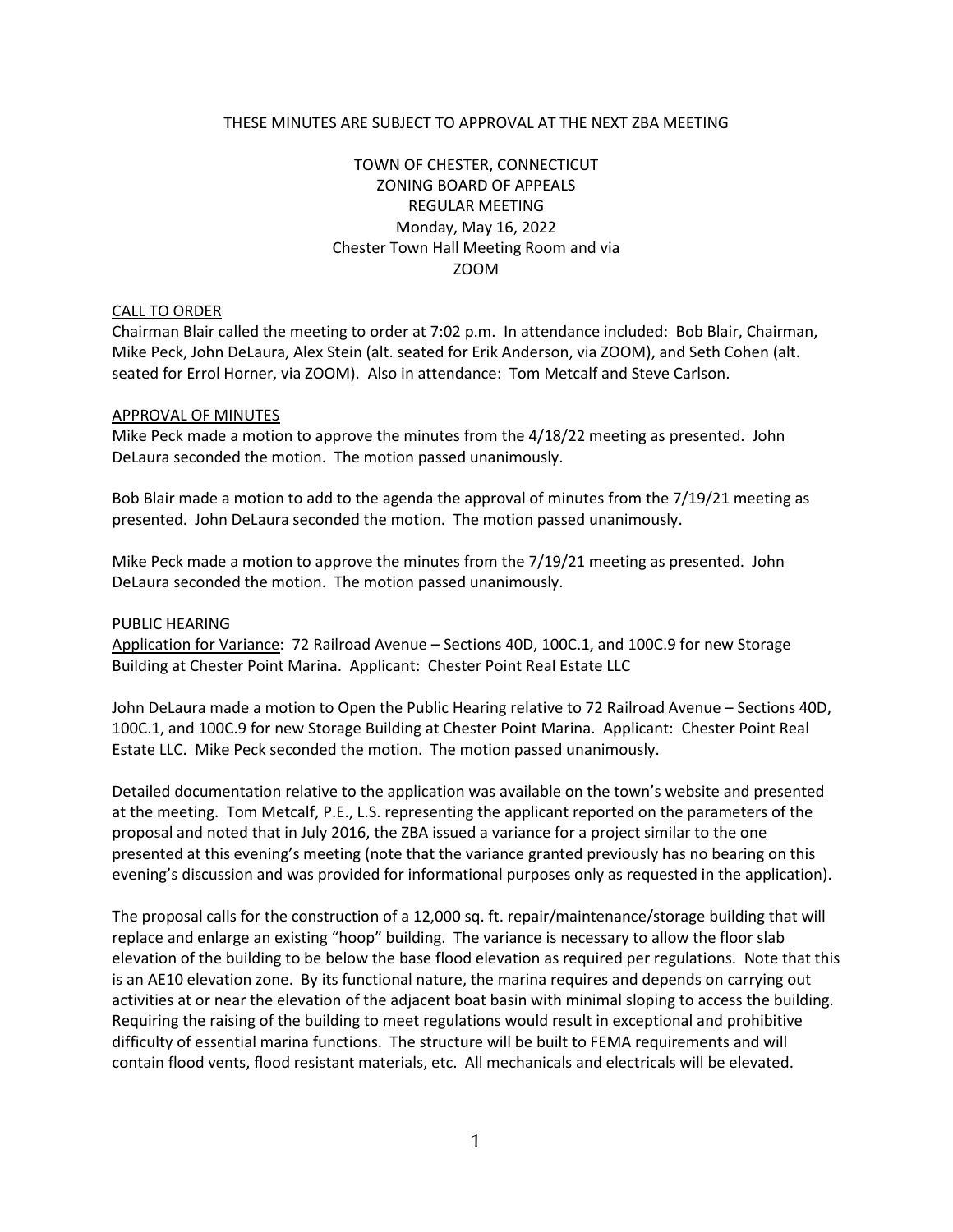The Gateway Commission reviewed the application and visited the site. They do not object to the granting of the requested variance of regulations. A copy of their letter was included in the application. In addition, DEEP reviewed the application and had no objections. The Health Department, CHRAD, reviewed the application per the Health Code. They had no objections.

As required, the application was submitted for Coastal Site Plan review.

Mr. Metcalf and Mr. Carlson were available to address questions/comments posed by board members including:

- Because the footprint is increasing, the roof water will be collected and placed in infiltration trenches around the building to capture the first inch of rainfall as recommended by DEEP. The plans include details of the storm drainage infiltration trench.
- No paving is proposed in the project.
- The application is in the tidal wetlands and under the jurisdiction of DEEP (not the Inland Wetland Commission).
- FEMA is administered via local Zoning and State Building Official.
- The owner intends to begin the project when all approvals are in place. The supply chain issues may affect the project. It is anticipated that if approved, demo would begin in the Summer and construction would begin in the Fall.
- The restaurant at the property did not require a variance as determined by P&Z and the Building Official.
- Clarification was provided indicating that this is not an "economic" hardship but that the property is unique and lends itself to a marina that depends on activities at or near water level of the adjacent waterway.

Mike Peck made a motion to close the public portion of the Public Hearing at 7:44 p.m. John DeLaura seconded the motion. The motion passed unanimously.

ZBA members deliberated on the Application for Variance.

Bob Blair reported no concerns with the application and commented that the hardship exists due to the uniqueness of the property.

John DeLaura had no objection to the project. The storm water mitigation is well managed; two letters were received in support of the project (Gateway and DEEP). He agreed that the uniqueness of the property is the hardship as it limits development. A marina is an appropriate use of the property. He commended the applicant for this well documented application.

Alex Stein commented that a literal interpretation of the Regulations creates the hardship. The aspect of raising the grade requires significant fill but you are not permitted to use fill that close to the water. He noted no issues with the application.

John DeLaura made a motion to approve the application for a variance for 72 Railroad Avenue – Sections 40D, 100C.1, and 100C.9 for new Storage Building at Chester Point Marina as submitted based on the hardship that the property as a marine water dependant use that is unique by its location. In addition,